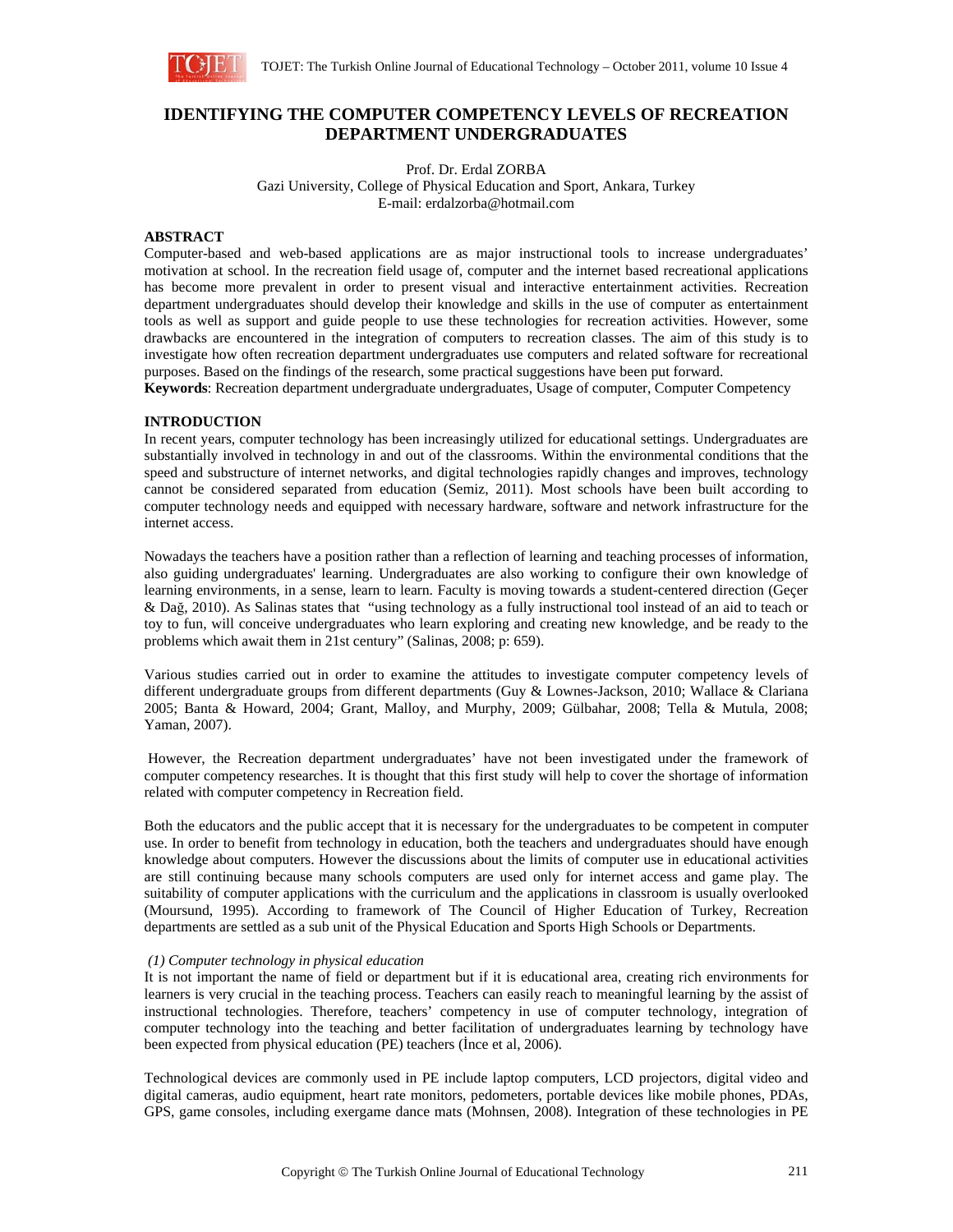

is named as the initial start for moving from traditional physical education into a more technological form of PE (Kretschmann, 2010).

Using the correct technological devices, teachers can record video clips of some physical skills and movements or can download such clips to their computers and then let the undergraduates access these videos through a web site. Physical education teachers can introduce the best players of a sport through technological devices. Moreover they can record one of the best undergraduates' serve or tourniquet and then explain these techniques to the classroom via their videos. In this way undergraduates will focus on the subject easier and the learning will be facilitated (Yaman, 2007).

On the other hand, various problems may occur during the integration of technology with physical education. The primary problem is that the procedure and the preparation of computer take very long time. Another problem is that enough financial resources could not be supplied for the new technological hardware. Finding suitable software is also an important problem (Bird, 1998). Such kind of problems may force the recreation department undergraduates to neglect the use of computers in their classrooms.

#### *(2) Operational Definition and Aims of Recreation Departments*

Recreation can be defined as those non-competitive physical activities that take place for leisure purposes in our community. It can be categorized into areas of aquatics, outdoor recreation and adventure, fitness, tracks and trails, and community recreation.

Active recreation plays a vital role in our wellbeing and brings people together to create stronger communities. Recreation departments are leading various projects throughout the state in order to achieve this aim. Recreation departments strive to improve the quality and level of recreation services in Turkey.

# *(3) Computer technology in recreation field*

Today one of the most important problems in recreational field is the didactic way of entertainment. Another leading problem is the lack of communication and dialogue between recreation experts as well as people; also between communities.

Educational technology will contribute seriously to the solution of these problems if it is used truly. During the last few years educators have begun to use computer supported teaching methods more often to increase the participation of undergraduates to the learning activities and to promote access to learning materials. Computer supported teaching which is defined as the use of computer by the undergraduates in teaching is an interactive process, which makes learning easier (Azarmsa, 1991).

Researchers point out that computer contributes greatly to educators on adopting some 'structuralist methods' in which people cannot adopt successfully on their own (Jonassen et al., 1998). The education programs in Turkey have been designed according to the 'constructivist method' since 2005-2006 academic year, which is considered to be the most important innovation in the field of education. The use of computer in and out of classroom activities has gained more importance in this new curriculum (Yaman, 2006).

In addition; after graduation when recreation department undergraduates go into employment they could be employed in fields that frequently use informatics technologies and computer networks. Lawson and friends (2006) showed and accentuated the importance of using computer in recreation field.

In 1999, Wang and Manning have used computer simulation models for recreation management. Their study explored the utility of computer simulation as a tool for describing visitor travel by building a dynamic model of visitor travel on the carriage roads of Acadia National Park, Maine, USA.

Similarly, Manning and friends (2006) used computer and recreation-monitoring system at Acadia National Park, which is one of the most intensively used national parks in the United States. Although its' annual number of visitors (2.2 million in 2004) does not rise to the level of some of the "crown jewel" western national parks (Yellowstone National Park with 2.9 million in 2004), visits to Acadia are concentrated on its comparatively small size of less than 50.000 acres whereas Yellowstone, in comparison, it is about 2.2 million acres. Given the intensive character of visitor number in Acadia, it is vital to monitor recreational use and its associated impacts to help ensure protection of important park resources and the quality of the visitor experience.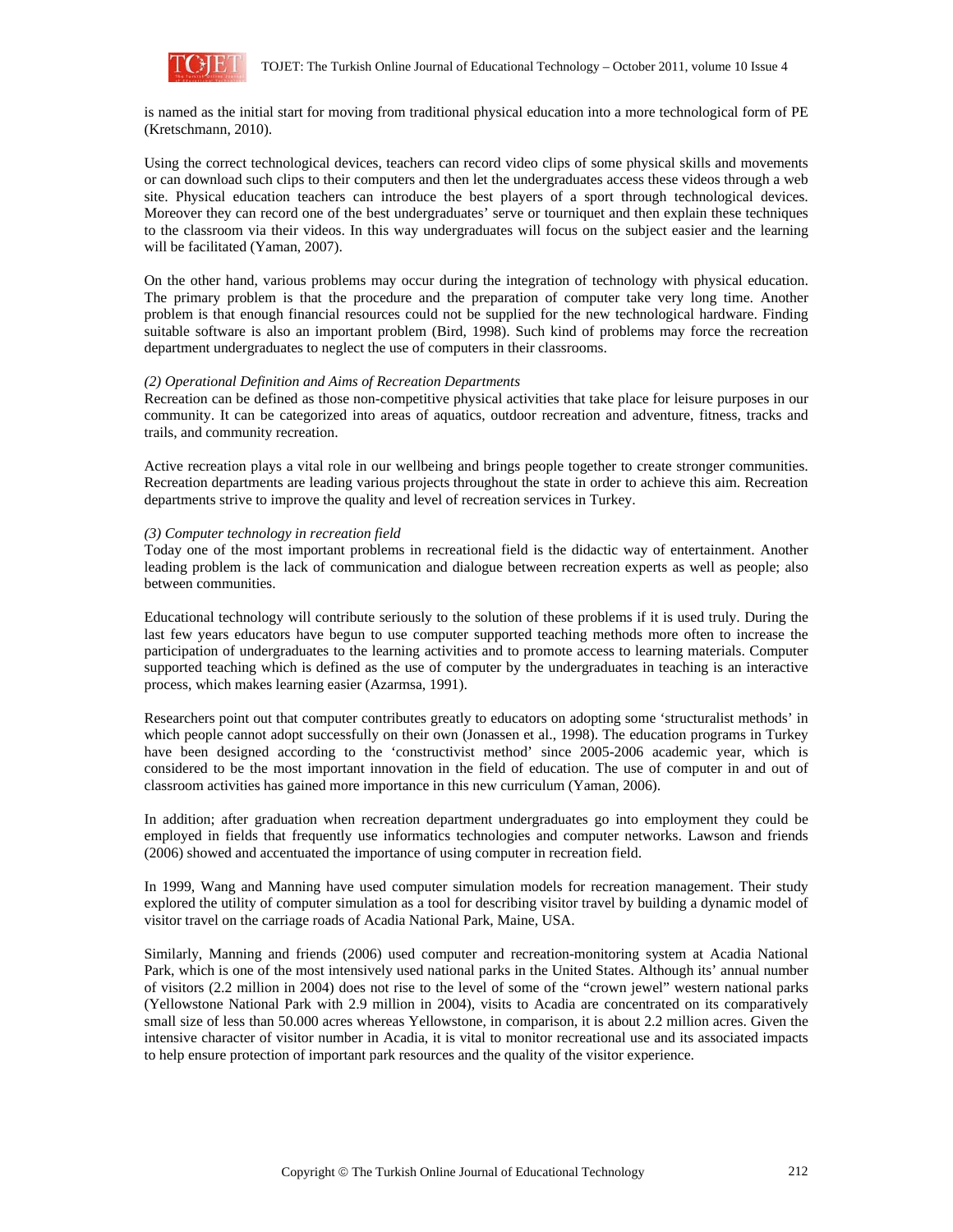

The similar research showed that using computer in PE and also in recreation fields increasingly gains value and is going to be very important in the future (Mavi, 2007). Therefore, it must be a necessary educational tool for the undergraduates in recreation departments.

## *(4) Undergraduates' attitude towards using a computer*

As individuals who are more integrated with technology, they can follow developments all over the world. Moreover, this contributes to their self-improvement. With the help of computer, it is not that difficult to reach to the source of information while it gives the chance to benefit from the experts in the field. When these advantages are considered, it can be understood that learning technology is inevitable.

The use of computers in learning processes can help to develop cognitive skills of undergraduates in thinking, problem solving and learning. It is necessary for all the teachers, candidates of being teacher or people who want to be an educator in different fields like recreational events to apprehend technology well and put the focus on the undergraduates or employees. Due to various factors many of the teachers and experts are still reluctant about integration of technological facilities in their classes. They need to develop their personal knowledge and ability in technology in order to help and guide their undergraduates and employees (Teotrakool, 2006; Long, L. & Long, N., 2004).

The teachers have defined some obstacles in integrating technology to their classes; time, education, technological support and hardware problems (Cuban, 2001).

Internet facilities help to all employees in physical education area to search in order to get information. In addition to this, at educational areas, physical education undergraduates get various capacities and properties for their future life. In that sense, technology gives opportunity to people to have self-differentiated features in order to get wide range of knowledge, and everyone has the same opportunities for achieving this knowledge (Yaman, 2007).

In Turkey context, wide range of information related to physical education and sports is accessible through the web sites of the General Directorate of Sports and Youth (www.gsgm.gov.tr) and Ministry of National Education (www.meb.gov.tr) as well as some other popular web sites like www.sporbilim.com, www.eurosport.com and www.sportengland.org. It is suggested that undergraduates are well informed about how to access useful information through Internet, and teachers need to know these resources themselves in order to be of their undergraduates' help. Physical education teachers teach practical, technical and theoretical aspects of teaching subjects. They should actualize and enrich their information not only using the books but also through internet facilities. Asking their undergraduates to return their homework via internet and find subjects on web sites, they can employ computers as the means of communication with their undergraduates (Yaman, 2007).

The main purpose of this study is to investigate the level of computer competency (skill level for Microsoft Windows Operating System, Microsoft Office Word, Microsoft Office Excel, Microsoft Office Power Point and Multimedia programs) of the recreation department undergraduate undergraduates as computer users. Secondly, the study aims to investigate their computer ownership rate, the availability of computer laboratories in their schools, the usage of computer by family members and the availabilities to access computer laboratories.

# **METHOD**

#### *(1) Sample*

The research covers all the undergraduates who study at the School of Physical Education and Sport in Muğla University, Turkey in 2010 – 2011 academic years. The sample group of 139 recreation undergraduates was chosen randomly among department undergraduates.

#### *(2) Procedure*

In the research both quantitative and qualitative methods were used. The data was collected through administration of the survey called "The Survey of Recreational Technology Use" to the recreation department undergraduates. The survey was administered to 139 recreation department undergraduates at Muğla University College of Physical Education and Sport in Muğla, Turkey. In the research validity was defined according to the specialist's view.

The reliability of the instrument was calculated using Cronbach's Alpha. The pilot results from the Cronbach's Alpha demonstrated that the questions in the pilot questionnaire were reliable. An overall alpha score for the pilot data was found to be 0.977, which indicated high reliability of the instrument. The alpha scores for each skill section of the basic computer skills were as follows: Microsoft windows operating skills,  $r = 0.843$ ; Microsoft office word skills,  $r = 0.922$ ; Microsoft office excel skills,  $r = 0.936$ ; Microsoft office power point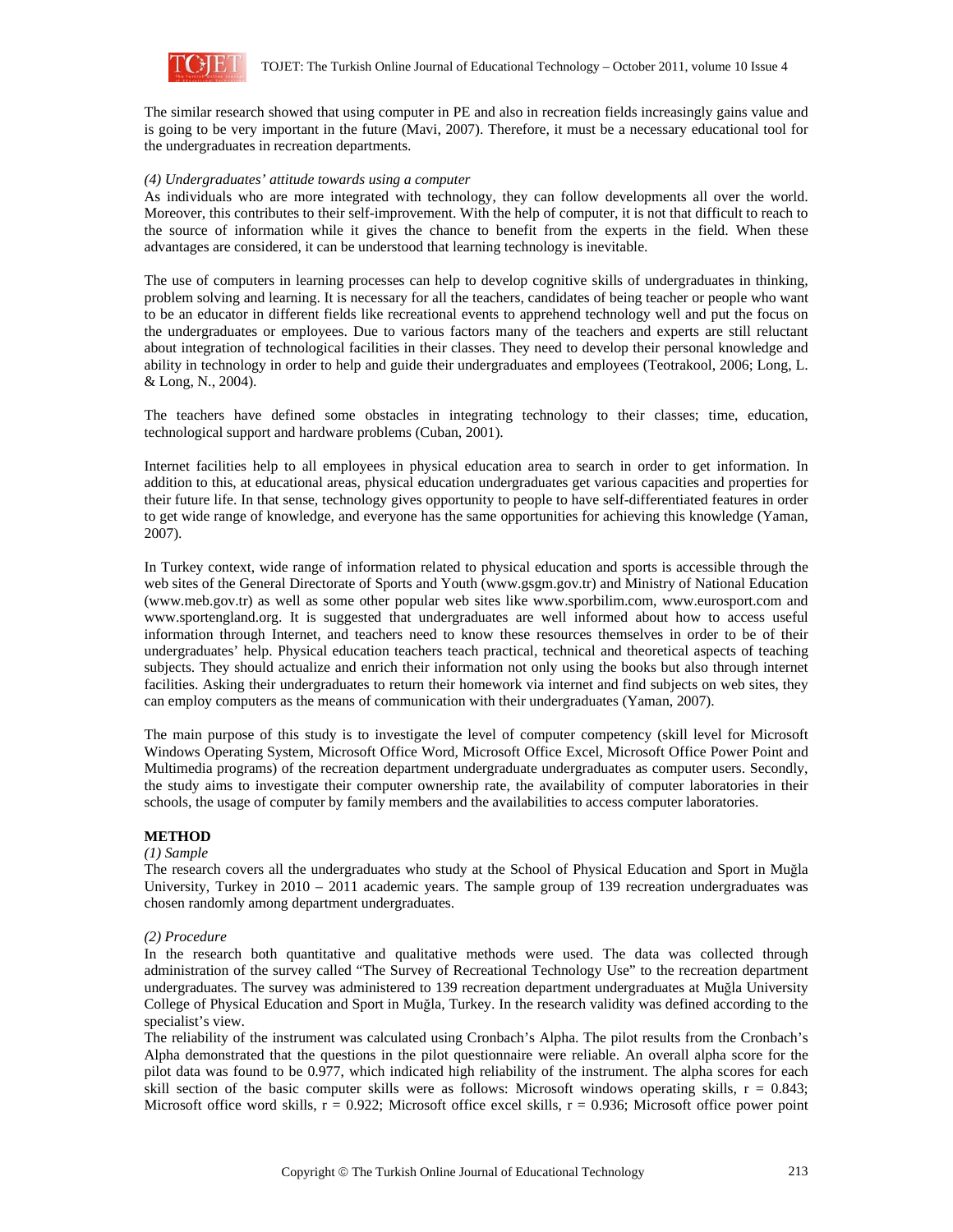

skills,  $r = 0.973$ ; and multimedia programs using skills,  $r = 0.840$ . For each variable one way analysis and t-test technics were applied with SPSS statistical software. Also optimal scaling technic was used to reach detail information related with one of the research question.

# *(3) Instrument*

For the research, a questionnaire with 43 items measuring different competences in the use of computer was developed. The undergraduates were invited to choose one answer among the four alternatives given as; "no experience", "little experience", "some experience" and "high experience".

In the analysis no experience was graded with 1 point, little experience with 2, some experience with 3, and high experience with 4 points.

The survey comprised of 6 parts. In the first part the presence of personal computers at home, the presence of computer laboratory at school, the possibilities of computer use and some demographical questions were asked. In the second part abilities in Microsoft Windows operating system use, in the third part Microsoft Office Word abilities, in the fourth part Microsoft Office Excel abilities, in the fifth part Microsoft Office Power Point abilities, and in the last part abilities in Multimedia programs use were questioned.

There were 9 questions about Microsoft Windows Operating System, 9 about Microsoft Office Word, 9 about Microsoft Office Excel, 8 about Microsoft Office Power Point and 8 about multimedia programs.

# Open-Ended Questionnaire:

For gathering data on the perceptions of recreation academicians, four open-ended questions were asked. These questions addressed the expectations of academicians about the using of computer technology at their lectures, perceptions about the processes they experienced during the using computer technology, thoughts on what they gained from the using computer technology, and envisioned about the use of technology within their future lectures.

# *(4) Descriptive statistics of data*

# *Demographical characteristics of participants*

According to Table 1, it can be stated that 87.1 % of the undergraduates  $(n = 121)$  has personal computers at home but 12.9% ( $n=18$ ) of them do not own computers. 52.5 % of the undergraduates ( $n=72$ ) stated that their families use computers at home but 47.5 % of them ( $n = 67$ ) stated that their families do not. Finally, 74.8 % of the undergraduates ( $n = 104$ ) stated that they couldn't always have benefit from the computer laboratories of their schools but 25.2 % of them  $(n = 35)$  stated to have benefit.

|                                            |                | n   | $\%$  |
|--------------------------------------------|----------------|-----|-------|
| Ownership of personal computer             | Yes            | 121 | 87.1  |
|                                            | N <sub>0</sub> | 18  | 12.9  |
| Presence of computer laboratory at schools | Yes            | 73  | 52.5  |
|                                            | No             | 66  | 47.5  |
| Computer use of the families               | Yes            | 72  | 52.5  |
|                                            | N <sub>0</sub> | 67  | 47.5  |
| Benefiting from computer laboratories      | Yes            | 35  | 25.2  |
|                                            | No             | 104 | 74.8  |
|                                            | Total          | 139 | 100.0 |

Table 1: The frequencies of demographical characteristics of the sample group

#### *The ability to use programs*

According to Table 2, the results generally indicated that for the undergraduates' ability to use windows; most of the undergraduates stated to have fully experience with the start menu, settings menu, and programs menu. However, they stated to have little experience for files menu, control menu, search menu, help menu, run menu and play games. For the undergraduates' ability to use word; although some of the undergraduates stated to have experience with table menu, window menu and help menu, most of them stated to have little experience with all of the menus of word. For the undergraduates' ability to use excel, most of the undergraduates stated to have any experience and little experience with all of the excel menus, but approximately 9-12 % of them only stated to have fully experience with the excel menus. For the undergraduates' ability to use power point, the similar results were seen for the power point menus. However, almost half of the undergraduates stated to have fully experienced with multimedia program menus. The frequency of the undergraduates' statements for having any experience with the multimedia program menus was found very low (approximately 10%).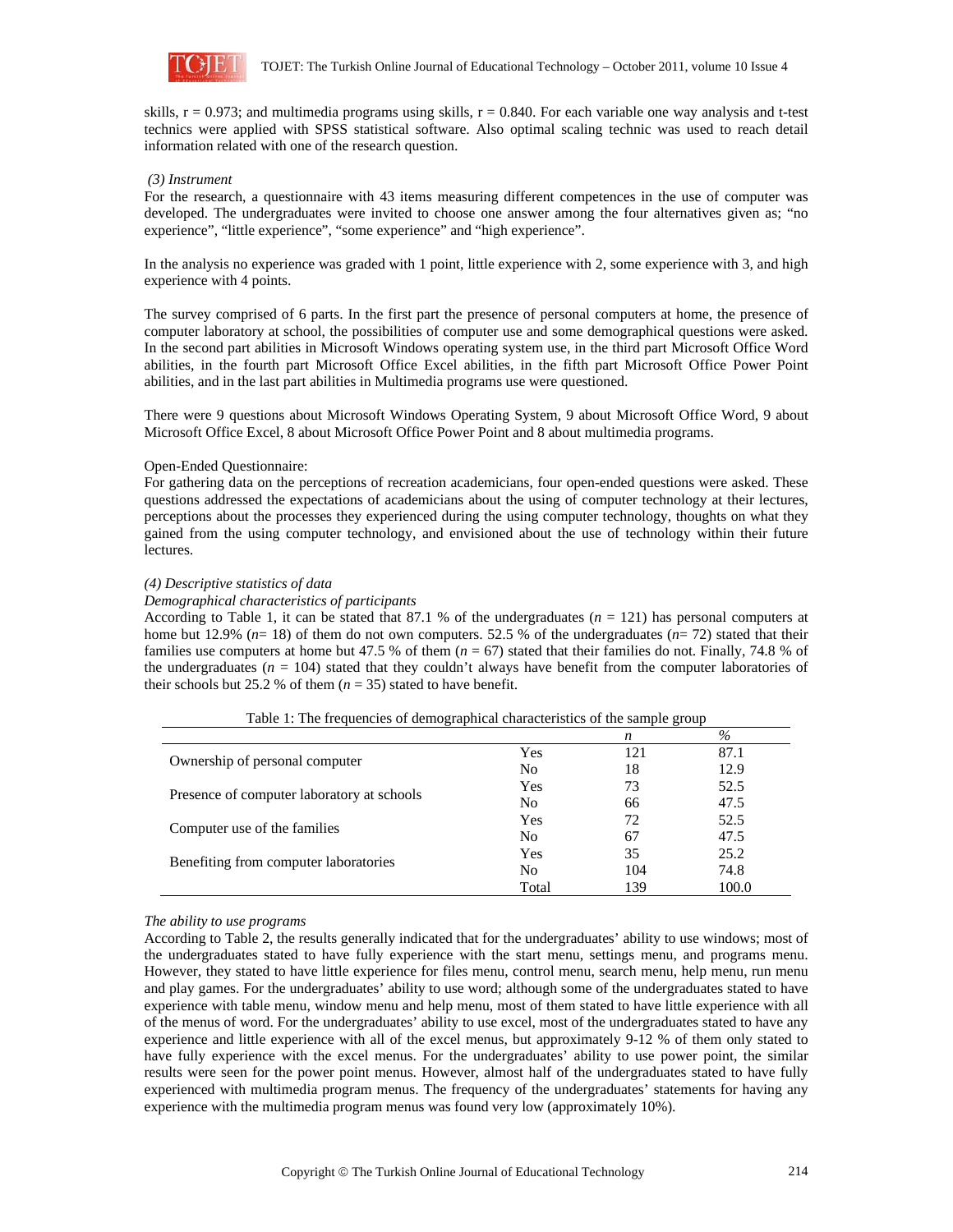

|                        |                                   |                          | Have                     |                                  |            |          |              |          |                    |
|------------------------|-----------------------------------|--------------------------|--------------------------|----------------------------------|------------|----------|--------------|----------|--------------------|
| The Ability to         |                                   | Any                      | Experience               | Little                           | Experience |          | Experience   |          | Experience<br>High |
|                        |                                   | n                        | $\%$                     | n                                | $\%$       | п        | $\%$         | n        | $\frac{0}{0}$      |
|                        | <b>Start Menu</b>                 | $\overline{\phantom{0}}$ | $\overline{a}$           | $\overline{4}$                   | 2.9        | 39       | 28.1         | 96       | 69.1               |
|                        | <b>Settings Menu</b>              | $\overline{a}$           | $\overline{\phantom{a}}$ | $\overline{4}$<br>$\overline{4}$ | 2.9        | 41       | 29.5         | 94       | 67.6               |
|                        | Programs Menu                     | $\overline{a}$<br>1      | $\blacksquare$           |                                  | 2.9        | 40       | 28.8         | 95       | 68.3               |
| Use Windows            | Files Menu<br><b>Control Menu</b> | 1                        | .7<br>.7                 | 9<br>8                           | 6.5<br>5.8 | 37<br>42 | 26.6<br>30.2 | 92<br>88 | 66.2<br>63.3       |
|                        | Search Menu                       | 1                        | .7                       | 9                                | 6.5        | 39       | 28.1         | 90       | 64.7               |
|                        | Help Menu                         | 1                        | $\cdot$ 7                | 7                                | 5.0        | 40       | 28.8         | 91       | 65.5               |
|                        | Run Menu                          | $\mathbf{1}$             | .7                       | 9                                | 6.5        | 38       | 27.3         | 91       | 65.5               |
|                        | <b>Play Games</b>                 | 5                        | 3.6                      | 9                                | 6.5        | 38       | 27.3         | 87       | 62.6               |
|                        | File Menu                         | 8                        | 5.8                      | 37                               | 26.6       | 60       | 43.2         | 34       | 24.5               |
|                        | Edit Menu                         | 10                       | 7.2                      | 41                               | 29.5       | 60       | 43.2         | 28       | 20.1               |
|                        | <b>Insert Menu</b>                | 10                       | 7.2                      | 43                               | 30.9       | 60       | 43.2         | 26       | 18.7               |
|                        | View Menu                         | 12                       | 8.6                      | 46                               | 33.1       | 53       | 38.1         | 28       | 20.1               |
| Use Word               | Format Menu                       | 14                       | 10.1                     | 43                               | 30.9       | 56       | 40.3         | 26       | 18.7               |
|                        | <b>Tools Menu</b>                 | 13                       | 9.4                      | 44                               | 31.7       | 55       | 39.6         | 27       | 19.4               |
|                        | Table Menu                        | 13                       | 9.4                      | 38                               | 27.3       | 61       | 43.9         | 27       | 19.4               |
|                        | <b>Window Menu</b>                | 12                       | 8.6                      | 40                               | 28.8       | 62       | 44.6         | 25       | 18.0               |
|                        | Help Menu                         | 12                       | 8.6                      | 36                               | 25.9       | 67       | 48.2         | 24       | 17.3               |
|                        | File Menu                         | 40                       | 28.8                     | 39                               | 28.1       | 43       | 30.9         | 17       | 12.2               |
|                        | Edit Menu                         | 42                       | 30.2                     | 40                               | 28.8       | 42       | 30.2         | 15       | 10.8               |
|                        | <b>Insert Menu</b>                | 42                       | 30.2                     | 41                               | 29.5       | 43       | 30.9         | 13       | 9.4                |
|                        | View Menu                         | 41                       | 29.5                     | 49                               | 35.3       | 36       | 25.9         | 13       | 9.4                |
| Use Excel              | Format Menu                       | 44                       | 31.7                     | 43                               | 30.9       | 39       | 28.1         | 13       | 9.4                |
|                        | <b>Tools Menu</b>                 | 43                       | 30.9                     | 44                               | 31.7       | 39       | 28.1         | 13       | 9.4                |
|                        | Table Menu                        | 41                       | 29.5                     | 40                               | 28.8       | 45       | 32.4         | 13       | 9.4                |
|                        | Window Menu                       | 42                       | 30.2                     | 39                               | 28.1       | 44       | 31.7         | 14       | 10.1               |
|                        | Help Menu                         | 42                       | 30.2                     | 41                               | 29.5       | 39       | 28.1         | 17       | 12.2               |
|                        | File Menu                         | 33                       | 23.7                     | 37                               | 26.6       | 46       | 33.1         | 23       | 16.5               |
|                        | Edit Menu                         | 33                       | 23.7                     | 33                               | 23.7       | 48       | 34.5         | 25       | 18.0               |
|                        | <b>Insert Menu</b>                | 35                       | 25.2                     | 29                               | 20.9       | 50       | 36.0         | 25       | 18.0               |
| <b>Use Power Point</b> | View Menu                         | 35                       | 25.2                     | 32                               | 23.0       | 48       | 34.5         | 24       | 17.3               |
|                        | Format Menu                       | 35                       | 25.2                     | 33                               | 23.7       | 46       | 33.1         | 25       | 18.0               |
|                        | Tools Menu                        | 35                       | 25.2                     | 34                               | 24.5       | 47       | 33.8         | 23       | 16.5               |
|                        | Table Menu                        | 35                       | 25.2                     | 32                               | 23.0       | 47       | 33.8         | 25       | 18.0               |
|                        | Window Menu                       | 34                       | 24.5                     | 32                               | 23.0       | 46       | 33.1         | 27       | 19.4               |
|                        | File Menu                         | 18                       | 12.9                     | 19                               | 13.7       | 42       | 30.2         | 60       | 43.2               |
|                        | Edit Menu                         | 16                       | 11.5                     | 18                               | 12.9       | 44       | 31.7         | 61       | 43.9               |
|                        | <b>Insert Menu</b>                | 14                       | 10.1                     | 16                               | 11.5       | 46       | 33.1         | 63       | 45.3               |
| Use Multimedia         | View Menu                         | 15                       | 10.8                     | 19                               | 13.7       | 42       | 30.2         | 63       | 45.3               |
| Program                | Format Menu                       | 15                       | 10.8                     | 19                               | 13.7       | 42       | 30.2         | 63       | 45.3               |
|                        | Tools Menu                        | 15                       | 10.8                     | 22                               | 15.8       | 39       | 28.1         | 63       | 45.3               |
|                        | Table Menu                        | 15                       | 10.8                     | 19                               | 13.7       | 42       | 30.2         | 63       | 45.3               |
|                        | Window Menu                       | 14                       | 10.1                     | 21                               | 15.1       | 40       | 28.8         | 64       | 46.0               |

| Table 2: The frequencies of the undergraduates' ability to use programs |  |
|-------------------------------------------------------------------------|--|
|-------------------------------------------------------------------------|--|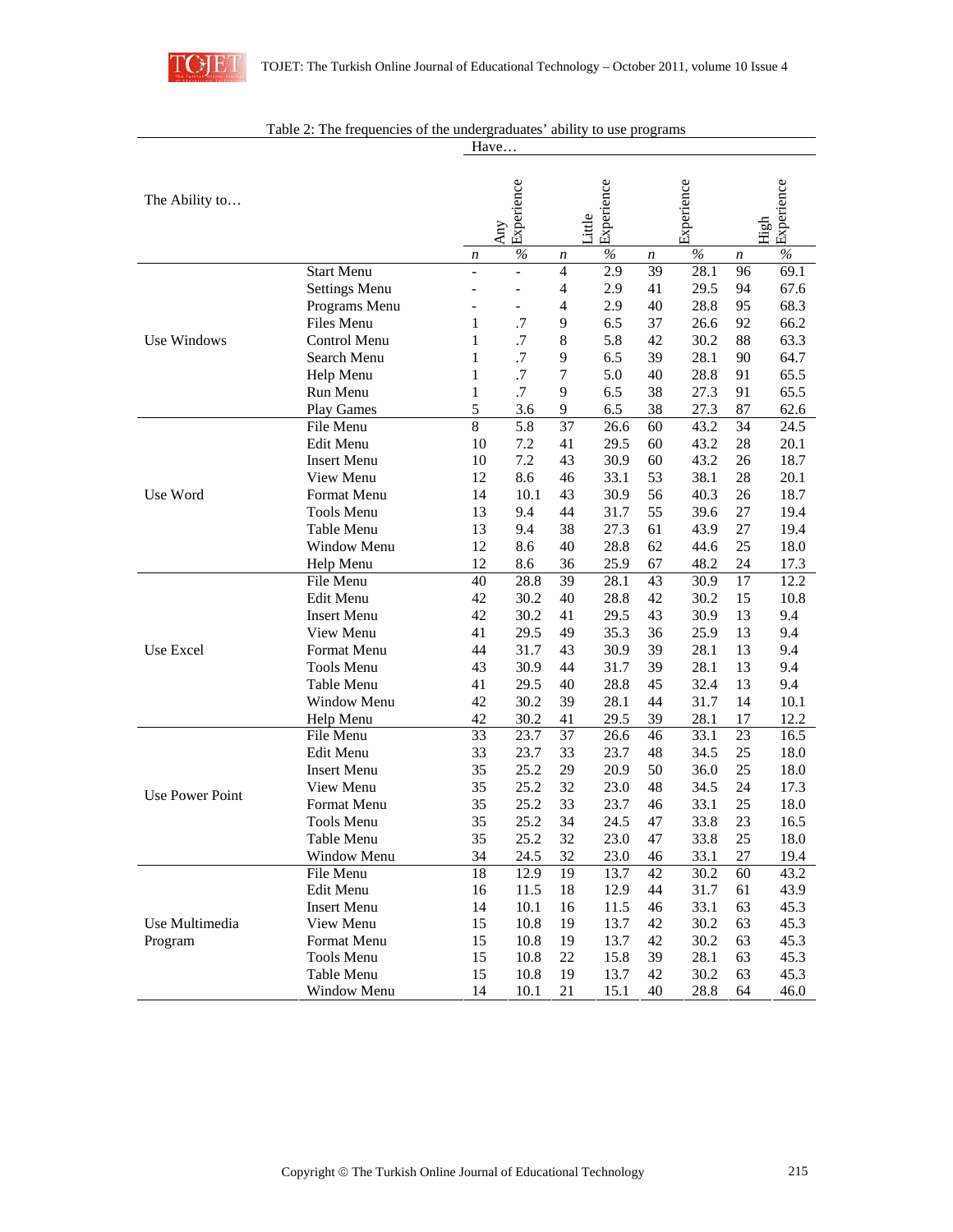

# **RESULTS**

The analyses of the responses can be stated and illustrated as in the following:

#### *(1) t-test result for undergraduates' ability to use programs and gender of participants*

When we looked at the *t*-test results of the undergraduates' ability to use programs and gender, it can generally be stated that there is no significant differences between computer competency results and gender variables (p>0.05). According to results of mean values of use of programs of males and females, both genders' showed high experience to use Windows and low level experience to use Microsoft Excel programs.

#### *(2) t-test results for ownership of personal computers*

In order to measure the level of program usages of the undergraduates by being an ownership of personel computer; the averages of all the subtitles of each program are compared with t-test analysis. The results indicated that the ownership of personal computer was found significant for use of windows programs ( $M =$ 3.66,  $p < .001$ ), use of word (M = 2.84,  $p < .000$ ), use of excel (M = 2.30,  $p < .001$ ), use of power point (M = 2.55,  $p < .001$ ) and use of multimedia programs (M = 3.18,  $p < .001$ ).

|                 | Table 2 One way Tulbya results for class and computer competency<br>Mean Square | F     | Sig.  | Group           |
|-----------------|---------------------------------------------------------------------------------|-------|-------|-----------------|
| Windows use     | 2,52                                                                            | 10.52 | .000  | $1-3, 2-3, 4-3$ |
| Microsoft Word  | 3,61                                                                            | 6.05  | .001  | $2-1.4-1$       |
| Microsoft Excel | 6.55                                                                            | 8.34  | .000  | $2-1, 3-1, 4-1$ |
| Microsoft PPT   | 12.40                                                                           | 15.72 | (000) | $2-1, 3-1, 4-1$ |
| Microsoft MM    | 6.56                                                                            | 7.93  | .000  | $1-3, 2-3, 3-4$ |

Table 2 One way Anova results for class and computer competency

*(3) One way Anova results for use of computers by class of undergraduates* 

The results showed that use of computers by class variable was found significant for computer competency of all programs (Table 2). According to one way anova results there is a significant difference between all programs and different classes of undergraduates ( $p < .001$ ). After that Tukey test was performed to find detail statistical information about which class made differences related with computer competency. The results indicated that fourth, second and first class students have superiority to use windows and multimedia to third class undergraduates (p < .001). Moreover, second, third and fourth have superiority about using of Microsoft excel and power point to first class undergraduates. When we look the results related with Microsoft word program second and fourth class undergraduates have a high level experience than first class undergraduates ( $p < .001$ ).

# **Row and Column Points**

#### **Symmetrical Normalization**  $1.0$  $\bigcirc$  Grade 3rd Grade  $\bigcirc$  student computer ability no experience experience  $0.5 -$ Dimension<sub>2</sub>  $0,0^-$ 4th Grade 2nd Grade 1st Grade fully experience  $-0.5$ some experience  $-1.0$  $-1.5$  $-1.5$  $-1.0$  $-0.5$ o.o  $0.5$  $1,0$ Dimension 1

Figure1. The results of optimal scaling between class and computer competency.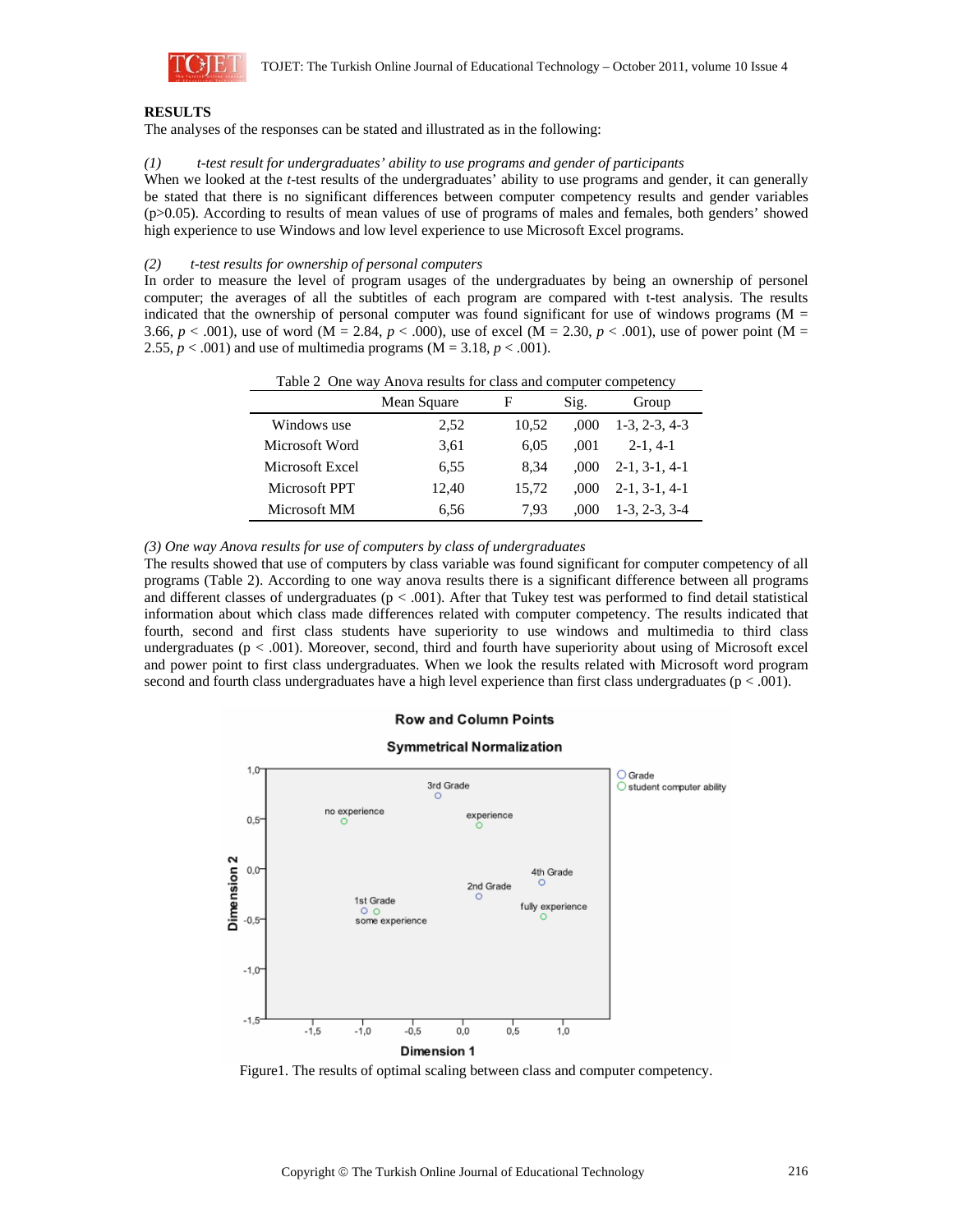

Finally, optimal scaling results showed detail analyze between class variable and computer competency. According to results of some classes of recreation department, undergraduates' opinions about computer competency can be collected in one dimension. Also, the computer skills of first class undergraduates are at the low level. Moreover, the usage skills of second and fourth class undergraduates are at high level. Most experienced class is found as fourth class undergraduates. However, even they defined themselves as an experienced class in using of computer; third class undergraduates were in second dimension as different than others. In study there was no class which has no experience related with use of computer.

#### *Qualitative Findings*

The open-ended questionnaire, composed of four questions, was administered to recreation department academicians in order to understand their perceptions about the computer competency in detail.

The questions addressed their expectations from the using of computer technology on undergraduates, their perceptions on the processes they experienced during the using of computer technology in their lectures, their perceptions about the level of improvement they achieved by the using of computer technology and finally their future plans about the use of computer technology in their field.

Academician's expectations about the future benefits of having computer competency Academician's answers given to this question were completed under five categories. One of the expectations mentioned by the Academician's was improving computer skills and learning an effective use of computers (40%). One of the academician expressed that "My prior expectation was to develop undergraduates' skills about computer usage." Other academician agreed "I hoped to become a lecturer who explains to undergraduates the importance and benefits of using computers and utilizes them in their future career".

One of the academicians, who had supported his lecture's schedule by computer skills, noted that he was expecting to show the difference between planning computer-based supported schedule and traditional schedule related with how to develop and reach new attractions or programs about recreation and to develop new recreational activities (20%). One of the academicians pointed, "Using computers for developing schedules and activities should be first opinion in their mind. I thought that we should produce more concrete and valid opinions in their mind about the benefits of using computers for improving their creativities related with recreation field". 20% of the academicians expressed that undergraduates have fear, anxiety and worry about using computers in their field. One of the academicians framed that "I realized that from my undergraduates they have doubt to find the answers to such questions like, 'aren't computers things that are really such frightening? Will it really help?, if yes, how?, will I learn?". Another academician introduced that "Before the using computer technology undergraduates told us so many doubts like, "I had been a little bit frightened and felt that it was difficult for me to learn using computers". Also academicians shared some thoughts were mentioned that undergraduates should have just expected to gain theoretical knowledge like the use of media and innovations in technology (10%) with using computer technology more frequently. Finally academicians declared that they desired to learn how to teach more effectively (10 %) with computer technology. Academicians expressed their wish to teach the new teaching activities, ways and methods of finding new ways to love the subject matter about recreation. One of the academicians expressed that "I realized that using computer technology added too much to my teaching profession, learn a lot to practice in my own expertise field within recreation".

Second open-ended question was related with undergraduates' perceptions about processes of using computer technology. More than half of the academicians pointed out that undergraduates found fun to using computer technology in recreation field (35 %). They also believed that more computer technology in their field was so beneficial that all they learned was so permanent. Furthermore, they mentioned their willingness to carry on with this teaching strategy. One of the academicians stated, "The using of computer technology has expanded my repertoire of teaching style". The academicians who mentioned that they improved their computer skills were about 30 %. "Even though, I had used computer before, I was so amazed to find the possible instructional tasks that I could do with it" was claimed by one academician. Another academician uttered, "After start to use computer technology in my lecture I realized that it has added so much for me. With the help of computer technology, I had the opportunity to utilize what we have covered about visual design principles in recreation field". The academicians concluded that they learned actively by doing (20%). One of the academicians acknowledged that, "I realized using computer is not a difficult task. It becomes simpler when a facilitator exists as working on the computer. We were demonstrated what is most suitable for our undergraduates and how to utilize from computers throughout our prospective teaching profession".

Before the adding computer technology in their lecture schedule, academicians reported that they felt fear or anxiety but after having experience year by year they were not afraid of using computer technology, overcame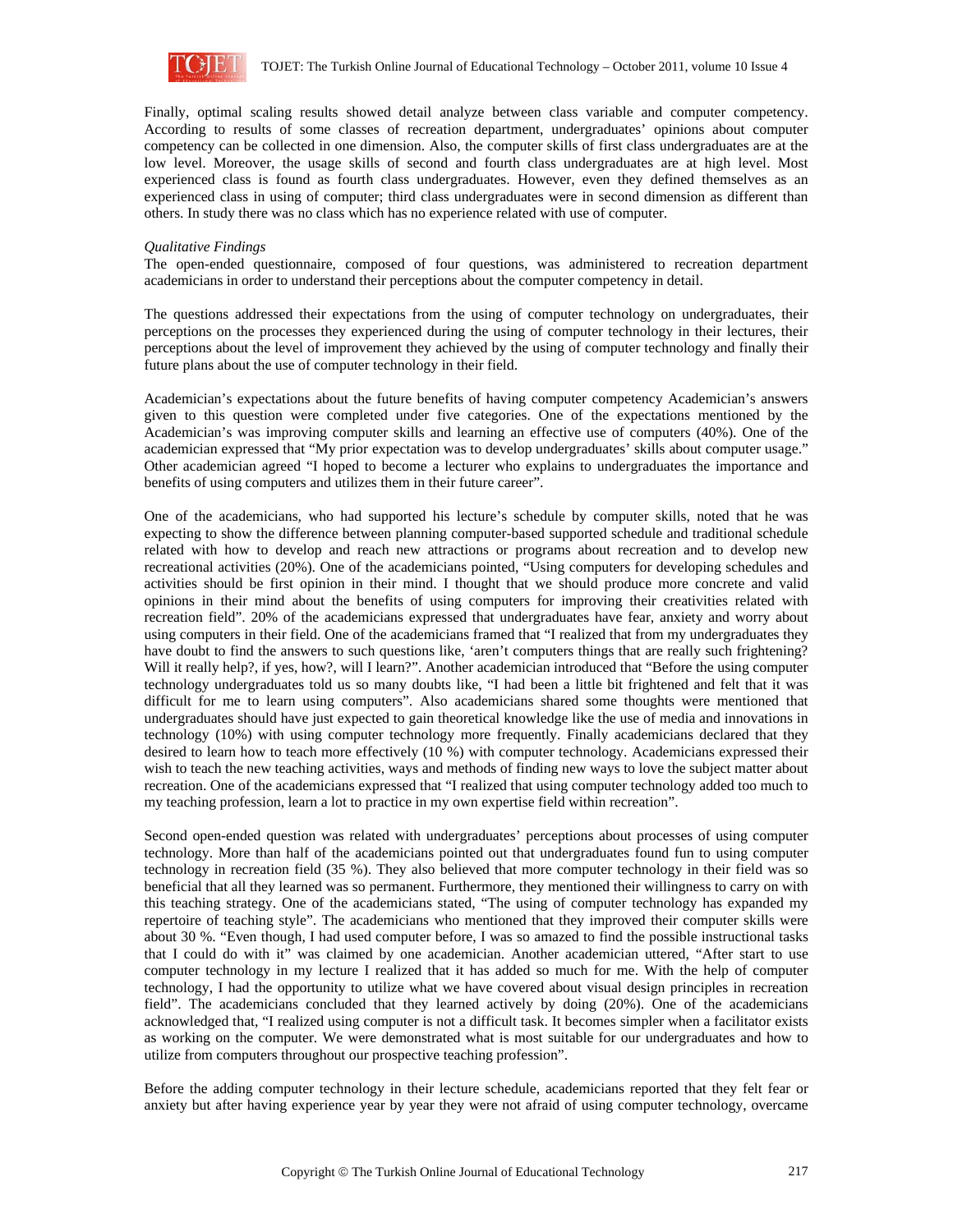

their anxiety and liked this teaching strategy anymore (10 %). Another academician posited that "Even though I am not familiar with technology in general, computers in particular, within the process of getting use to computer technology my attitude towards this issue has evolved regarding computer use and various activity preparation." The academicians realize the importance of reaching all sources about how to establish new activities or games and the use of technology in teaching-learning process about recreation was about 5 %. One of the academician s pointed out that "the using of computer technology is sustained by functioning different teaching games, projects and strategies, and was a best way to save the undergraduates from a monotonous atmosphere of lecture rooms".

Academicians' thoughts on what they gain from the using of computer technology in their lectures, their answers given to this question were grouped comprised of three categories. The ratio of the academicians who think that they learned how to use technology in education was 60%. One academician claimed, "I recognized how the use of technology impacts learning", while another stated "it gained me another dimension in my teaching background on effective teaching". Yet another academician added: "We, as scientist, have to make use of technology in such a modernized era. Or else, we will be disadvantaged in this era". The participants (20 %) have commented that they learned to reach worldwide sources about recreation as new games, activities, materials, and projects and their importance in recreation education. On that topic, one participant declared, "I became aware that all my thoughts were wrong about the needless to spend many hours in front of computer in teaching recreation".

Twenty percent of the academicians agreed that their computer skills have improved. On that issue, one academician informed, "I learned to use different software in my area", while another academician commented that, "I learned how to use computers more effectively." "Throughout use computer in my lectures, I learned how to develop various educational plans on computers."

Academicians' visions about the use of technology within their future classrooms academicians' answers given to this question were comprised of two categories. The percentage of the academicians claiming that they will utilize technology in their future classrooms was 75 %. One of the academician stated that, "computers are the essential part of my professional life anymore", where another noted that, "willingness to use technology in teaching has been formed in my mind, after some years." One another academician stated that, "a computer is a gift for us to increase the effectiveness of teaching." Twenty five percent of academicians asserted that they would continue increasing their knowledge and skills on computers in future. From that perspective, one academician has noted that, "my aim is to improve myself. Since I acquired a computer at home, I am searching the net in all my spare time." Another academician stated, "I am planning on how to integrate technology in my lectures about recreation. I know that some of my undergraduates will have a greater depth of knowledge than me in computer technology, I am aware that I have to adapt myself to technological innovations." One of the academicians also commented that, "Buying a computer should be a first step for recreation undergraduates. After that, everything will follow upon the knowledge they furnished themselves with."

# **CONCLUSION**

Three main question areas are defined for the research and analyzed statically. As a result of the research the competence of recreation department undergraduates in computer competency is examined.

In the research first the relation between gender of participants and competence in Windows was analyzed. Results indicated that there is no significant differences between computer competency results and gender variables (p>0.05). According to mean value results males and females, showed high experience on many programs but they showed low level experience to use Microsoft Excel programs. While the analyzing similar researches about gender the reviews present different results. For example; some studies affirmed males had more positive attitudes than female (Bebetsos and Antoniou, 2009; Torkzadeh & Van Dyke, 2002). On the contrary, other study found that females were more competent and positive affirmed than males (Rugayah & Mustapha, 2004). These results indicated that there are supported and contrast studies about gender variable.

When it comes to ownership of personal computers and competence in Windows was analyzed. As a result of the analysis it is found out that the undergraduates who have personal computers are more competent in using all programs. The studies analyzing the impact of owing computer were explored that this factor had a significant effect (Pamuk & Peker, 2009; Akbulut, 2008). These results are supportive for our study.

The relationship between undergraduates' classes and computer competency results (one way anova) showed that there is a significant difference. While looking for the resource of differences between classes it was found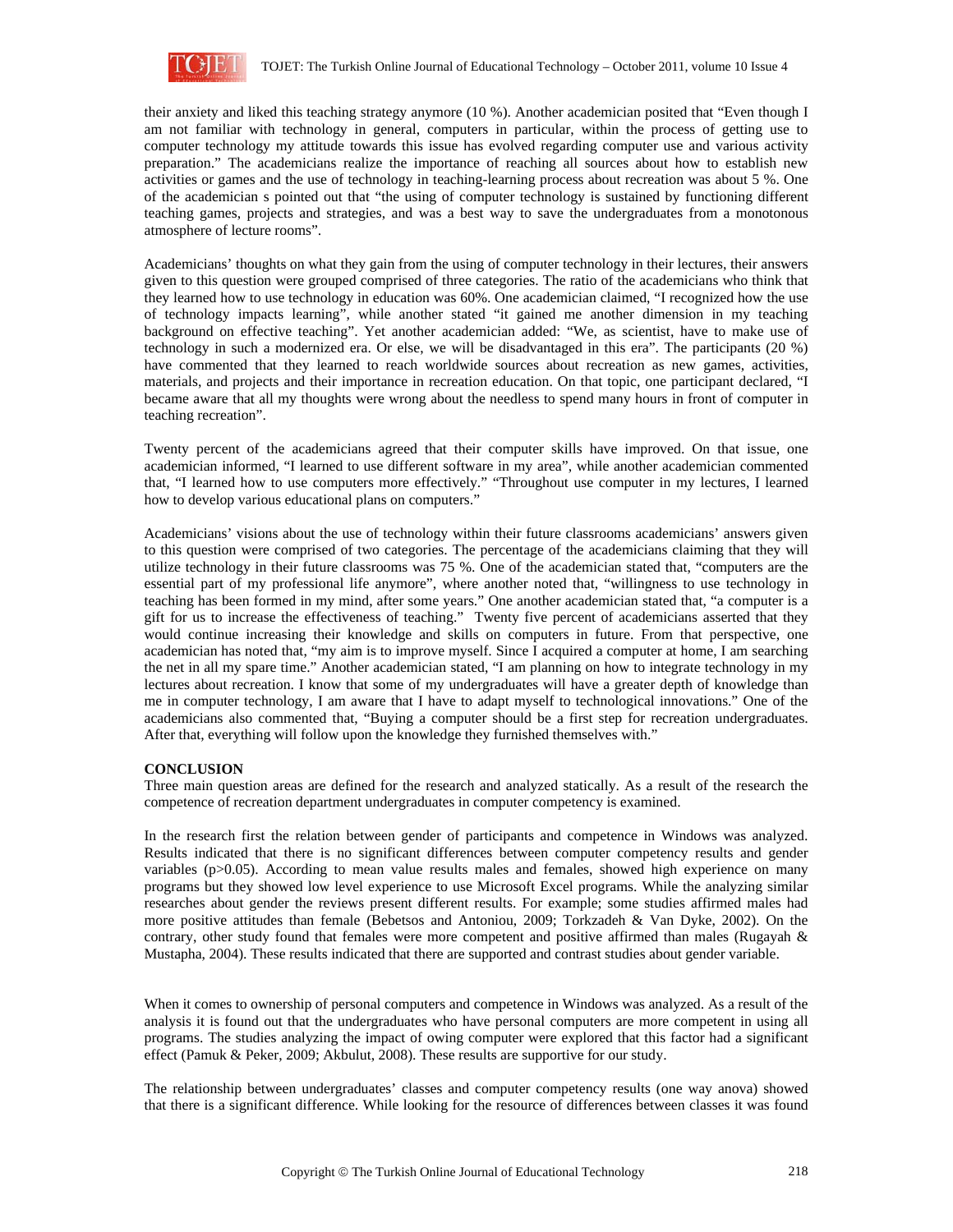

that fourth, second and first class students are more competent to use windows and multimedia than third class undergraduates. Moreover, second, third and fourth classes were more competent about using of microsoft excel and power point than first class undergraduates. When we look the results related with microsoft word program second and fourth class undergraduates were more competent than first class undergraduates. According to our findings the following suggestions can be made:

Presenting CDs which include recreation techniques should become a habitual part of places.

The analysis of recreation techniques should first be taught through computer supported analysis and then performed practically.

In order to reach actual information about sports, computer and internet use should be promoted.

The undergraduates should be encouraged to receive and send their assignment via e-mails.

#### **REFERENCES**

Akbulut,Y. (2008). 'Exploration of the Attitudes of Freshman Foreign Language Students toward Using Computers at a Turkish State University', The Turkish Online Journal of Educational Technology – TOJET, vol. 7 Issue 1 Article 2.

Azarmsa, R. (1991), Educational Computing - Principles And Applications. Educational Technology Publications. Englewood Cliffs : New Jersey.

- Banta, T., & Howard, M. (2004). Assessing information literacy and technological competence. Assessment Update, 16(5), 3-14.
- Bebetsos, E. & Antoniou, P.(2009). 'Gender Differences on Attitudes, Computer Use and Physical Activity Among Greek Unıversity Students', The Turkish Online Journal of Educational Technology, volume 8 Issue 2.
- Bird, V. (1998), Ensenando Educacion Fisica. Carolina, PR: Editorial Logo.
- Cuban, L. (2001), Oversold and Underused: Computers in the Classrooms. Cambridge: Harward University Press.
- Geçer, Kolburan, A.; Dağ, F. (2010), 'Identifiying the Computer Literacy Skill Levels of University Undergraduates The Case of Kocaeli University', Yüzüncü Yıl Üniversitesi, Eğitim Fakültesi Dergisi. Cilt:VI1, Sayı:I, 20-44.
- Grant, D., Malloy, A., & Murphy, M. (2009). A comparison of student perceptions of their computer skills to their actual abilities. Journal of Information Technology Education, 8, 141-160.
- Guy, R. & Lownes-Jackson, M. (2010), An Examination of Undergraduates' Self-Efficacy Beliefs and Demonstrated Computer Skills, Issues in Informing Science and Information Technology, Volume 7.
- Gülbahar, Y. (2008), 'Improving the Technology Integration Skills of Prospective Teachers through Practice: A Case Study', The Turkish Online Journal of Educational Technology, volume 7 Issue 4 Article 8.
- Jonassen, D.; Carr, C.; Hsui-Ping, Y. (1998), "Computers as Mind Tools for Engaging Learners in Critical Thinking". TechTrends. 43 (2), 24-32.
- İnce, M. L., Goodway, J. L., Ward, P., & Lee, M. A. (2006). The effects of professional development on technological competency and the attitudes urban physical education teachers have toward using technology. Journal of Teaching in Physical Education, 25, 428-440.
- Kretschmann, R. (2010). Physical education 2.0. In Ebner, M. & Schiefner, M. (Eds.) Looking toward the future of technology-enhanced education: Ubiquitous learning and the digital native, p. 432-454. Hershey, USA: IGI Global.
- Manning, R.; Jacobi, C.; Marion, J.L. (2006), "Recreation Monitoring at Acadia National Park", The George Wright Forum, Volume 23, Number 2.
- Mavi, H. F. (2007). The informatics technology usage of undergraduate undergraduates in physical education and sport department. Presented at 7th International Educational Technology Conference, 2007, Near East University – North Cyprus.

Mohnsen, B. (2008). Using technology in physical education (6th ed.). Cerritos, CA: Bonnie's Fitware Inc.

- Moursund, D. (1995), "Effective Practices (Part 2) : Productivity Tools". Learning and Leading With Technology. 23 (4), 5-6.
- Pamuk, S. & Peker, D. 2009. 'Turkish pre-service science and mathematics teachers' computer related selfefficacies, attitudes, and the relationship between these variables' Computers & Education, Volume 53, Issue 2, September 2009, Pages 454-461
- Rugayah Hj. H. & Mustapha, W. N., (2004). 'Attitudes Toward Learning about and Working with Computers of Students at UITM', The Turkish Online Journal of Educational Technology, volume 3 Issue 2 Article 1.